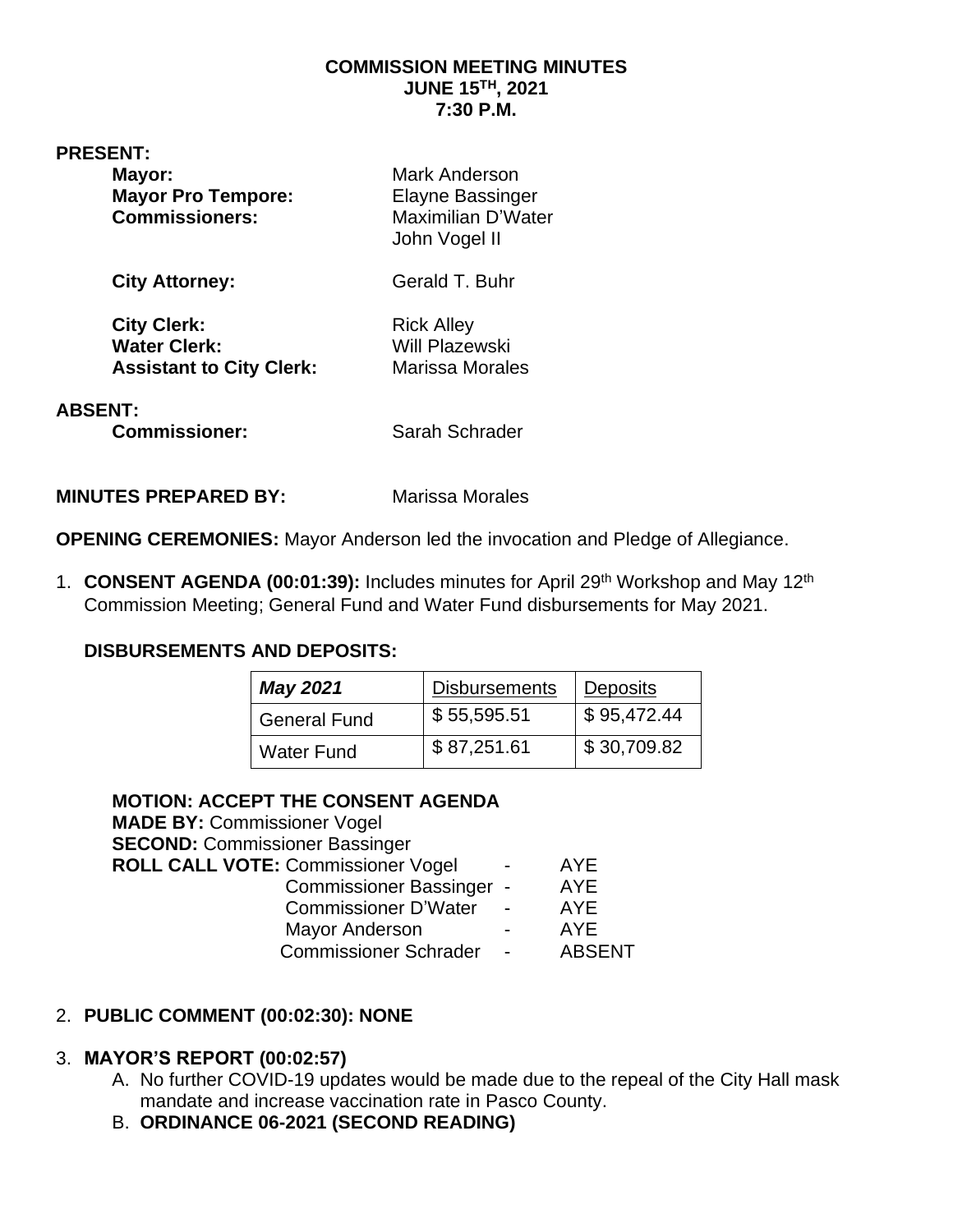**AN ORDINANCE OF THE CITY OF SAN ANTONIO, FLORIDA PROVIDING FOR TERMINATING ORDINANCE 06-2020 REQUIRING FACE COVERINGS IN CITY HALL; PROVIDING FOR SEVERABILITY, CONFLICTS, AND PROVIDING AN EFFECTIVE DATE.**

#### **MOTION: ADOPT ORDINANCE 06-2021 MADE BY:** Commissioner Bassinger **SECOND:** Commissioner Vogel

1. Mayor Anderson opened the public hearing. No comments were received from the public or commission. The public hearing was closed.

|                              |                          | <b>AYE</b>                                                       |
|------------------------------|--------------------------|------------------------------------------------------------------|
| <b>Commissioner D'Water</b>  | $\blacksquare$           | <b>AYE</b>                                                       |
| <b>Commissioner Vogel</b>    | $\overline{\phantom{0}}$ | <b>AYE</b>                                                       |
| <b>Mayor Anderson</b>        | $\overline{\phantom{0}}$ | <b>AYE</b>                                                       |
| <b>Commissioner Schrader</b> |                          | <b>ABSENT</b>                                                    |
|                              |                          | ROLL CALL VOTE: Commissioner Bassinger -<br>$\sim 100$ m $^{-1}$ |

- D. The Public Works Director position was offered to Scott Morrow, who would begin working on July 6<sup>th</sup>. Mr. Morrow had previous experience working at a water treatment plant and as a chief maintenance engineer, and would prepare to earn his class C water certification.
- E. The commission discussed advertising the City Clerk position for applicants, or the possibility of offering the position to an internal candidate.
	- 1. Commissioner Bassinger discussed difficulties with finding qualified candidates who would accept the salary offered during previous searches for City Clerk. Commissioner Vogel felt advertising would show due diligence in filling the position.
	- 2. Commissioners would have access to all applications received during the advertisement period. The commission discussed the possibility of having overlapping periods of the clerk position and the possible need to backfill another position.
- F. No service issues were reported since Waste Connections was issued a letter of violation. The company was still within the window of time to comply with the violations detailed in the letter.

## 4. **ATTORNEY'S REPORT (00:18:07):**

A. **ORDINANCE 08-2021**

**AN ORDINANCE OF THE CITY OF SAN ANTONIO, FLORIDA, PROVIDING FOR UNIFORMITY IN VARIANCE REQUESTS BEING HEARD BY THE CITY BOARD OF ADJUSTMENT; PROVIDING FOR AMENDMENT OF CHAPTER 70, ARTICLE 1, DIVISION 7; PROVIDING FOR AMENDMENT OF CHAPTER 74, ARTICLE II, DIVISION 3 AND PROVIDING FOR AMENDMENT OF CHAPTER 82, SECTION 82-13 OF THE CITY CODE, ALL BEING AMENDED TO CHANGE VARIANCE CASES BEING HEARD BY THE CITY COMMISSION TO THE BOARD OF ADJUSTMENT; PROVIDING FOR THE CITY COMMISSION TO HEAR VARIANCE CASES IF THE CITY IS UNABLE TO SCHEDULE A BOARD OF ADJUSTMENT CASE IN A REASONABLE TIME PERIOD; PROVIDING FOR A UNIFORM VARIANCE FEE; PROVIDING FOR SEVERABILITY, INCLUSION IN THE CODE, AND AN EFFECTIVE DATE.**

**MOTION: ACCEPT 1ST READING OF ORDINANCE 08-2021 MADE BY:** Commissioner Bassinger **SECOND:** Commissioner Vogel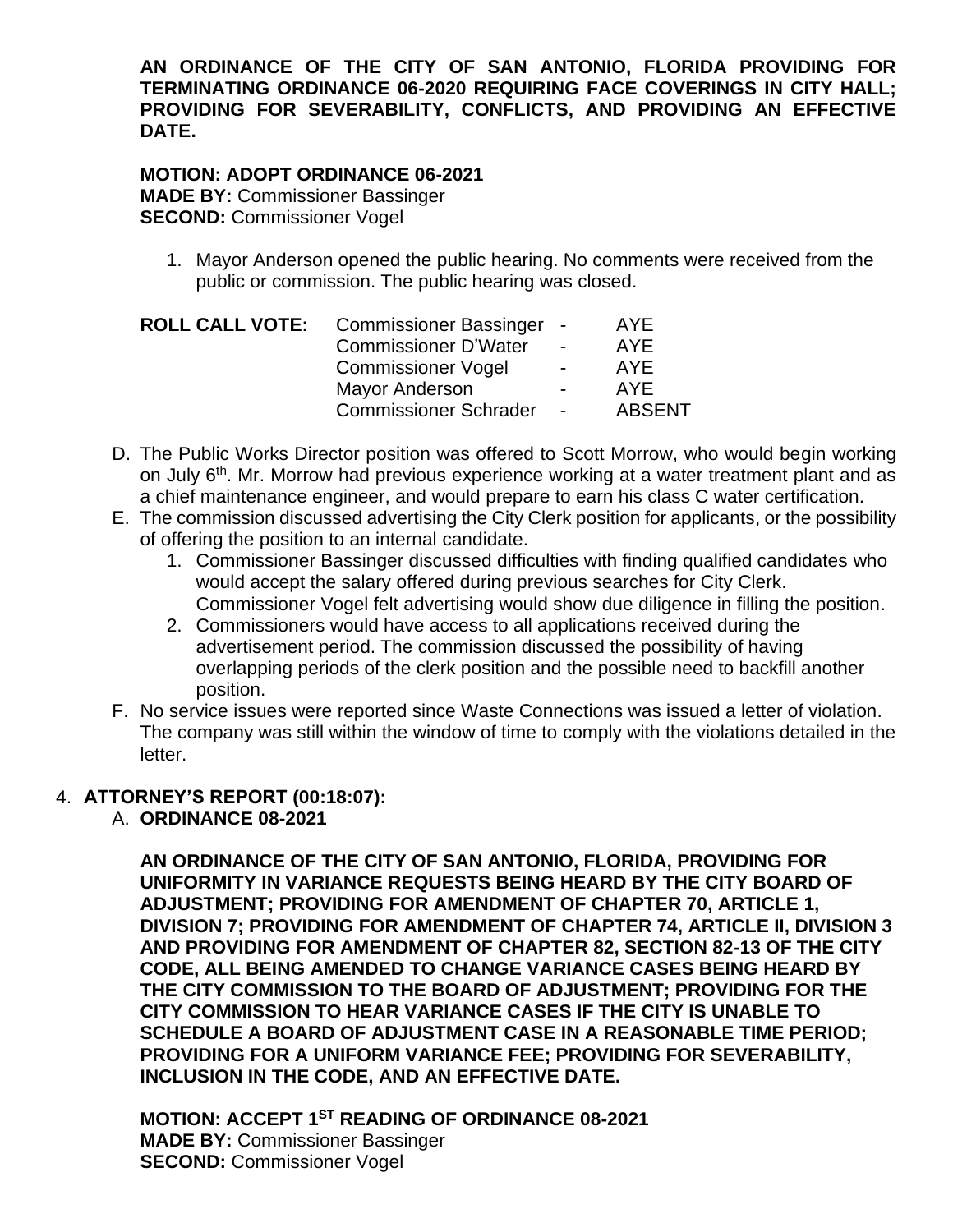| <b>ROLL CALL VOTE:</b> Commissioner Bassinger - |                | AYE           |
|-------------------------------------------------|----------------|---------------|
| <b>Commissioner Vogel</b>                       | $\blacksquare$ | AYE.          |
| <b>Commissioner D'Water</b>                     | $\sim$         | AYE           |
| Mayor Anderson                                  | $\blacksquare$ | <b>AYE</b>    |
| <b>Commissioner Schrader</b>                    | $\sim$         | <b>ABSENT</b> |
|                                                 |                |               |

B. If passed, Senate Bill 60 would no longer allow code enforcement officers to investigate anonymous complains. All reports would be required to have a name and address submitted.

## 5. **COMMISSIONER REPORTS**

### A. **BUILDING AND ZONING – COMMISSIONER VOGEL (00:31:17):**

- 1. Building permit activity for January was tallied at \$1,090,197.00 including three single family residences.
- 2. **ORDINANCE 07-2021**

**AN ORDINANCE PROVIDING FOR ANNEXATION OF PROPERTY KNOWN AS THE KEITH J. POKORNY PROPERTY, COUNTY PARCEL NUMBER 35-24-20- 0000-00700-0010, PURSUANT TO A PETITION FOR VOLUNTARY ANNEXATION INTO THE CITY OF SAN ANTONIO, PASCO, COUNTY, FLORIDA; PROVIDING INTENT, SHORT TITLE AND FINDINGS PURSUANT TO STATUTE; AND PROVIDING AN EFFECTIVE DATE.**

- a. City Clerk Rick Alley read the staff report provided by Phil Waldron, with recommendation for approval of the annexation.
- b. Attorney Buhr recommended that dry lines be installed for when water service is extended to the area. Grants may be available to help extend the water mains to the northern part of the City.
- c. Commissioner Bassinger asked if the City's water system had the capacity to service the property if it was developed. For fire protection, the city was over capacity, but was under for potable water. Capacity fees could not be collected from any lots developed on the property until water service was connected.

#### **MOTION: ACCEPT 1ST READING OF ORDINANCE 07-2021**

**MADE BY:** Commissioner Bassinger **SECOND:** Commissioner D'Water

a. Commissioner Vogel suggested the planning commission meet to discuss the possibility of future annexations and to project directions in which the City can grow.

| <b>ROLL CALL VOTE:</b> | Commissioner Bassinger -     |                          | <b>AYE</b>    |
|------------------------|------------------------------|--------------------------|---------------|
|                        | <b>Commissioner Vogel</b>    | $\sim$                   | AYE.          |
|                        | <b>Commissioner D'Water</b>  | <b>Contract Contract</b> | AYE           |
|                        | <b>Mayor Anderson</b>        | $\sim$                   | AYE.          |
|                        | <b>Commissioner Schrader</b> | $\sim$ $-$               | <b>ABSENT</b> |
|                        |                              |                          |               |

## B. **PARKS AND RECREATION – COMMISSIONER BASSINGER (00:51:17):**

- 1. The irrigation system in the park was repaired and inspected for \$225.
- 2. An estimate on when the park signs would be ready was pending. Shipping for the signs would be \$500 per sign if a member of staff was unable to pick them up.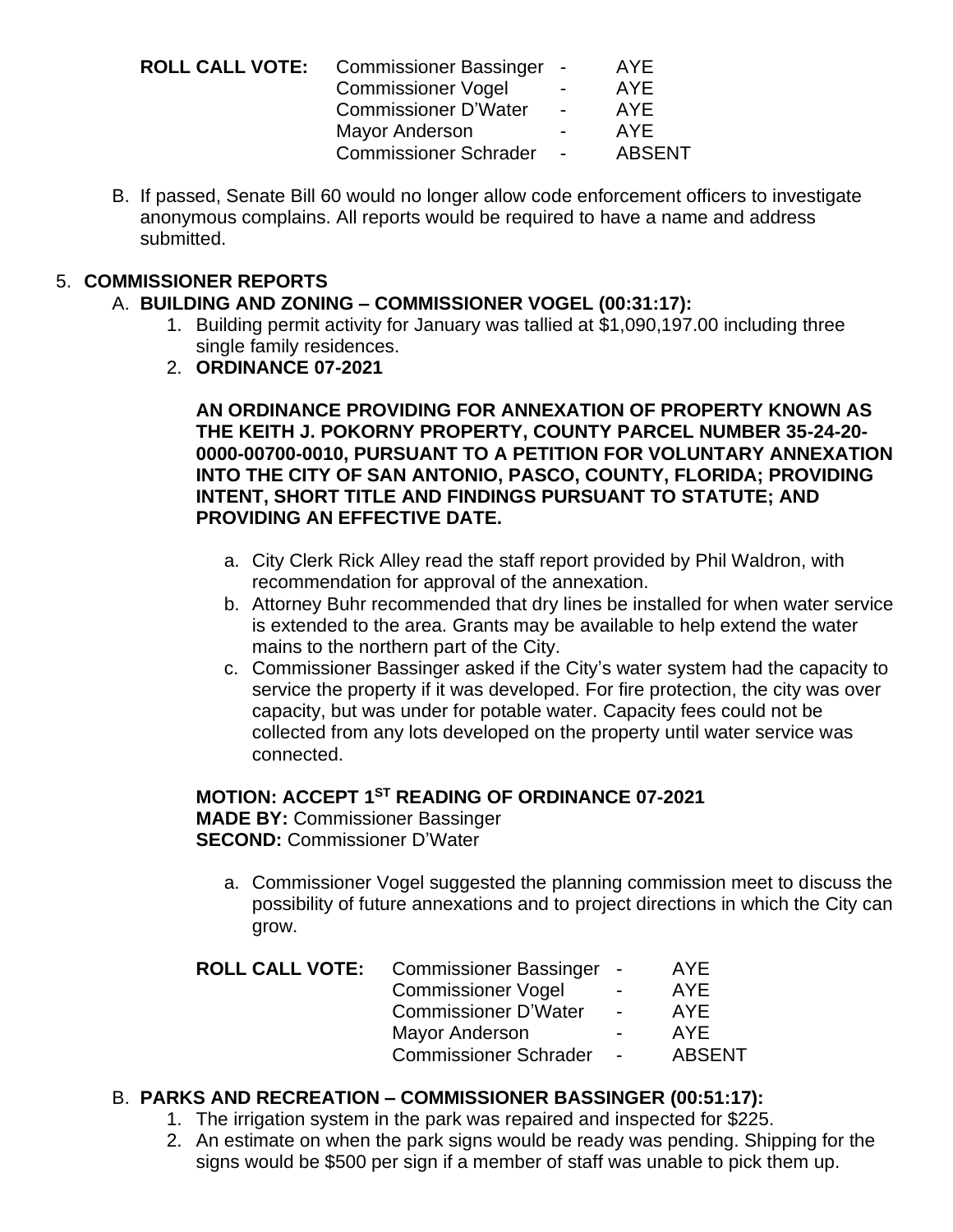3. Gardening365 was in the process of applying for their special event permit. The event would be held on October 2<sup>nd</sup>, with set up taking place on October 1<sup>st</sup> after school was dismissed.

### C. **STREETS – CITY CLERK RICK ALLEY (00:54:28):**

- 1. The RFP for Pompanic Street was advertised. Bids would be collected until noon on Friday, July 9<sup>th</sup>.
- 2. Pasco County was contacted to perform maintenance on the drainage ditches along Curley Street.

#### D. **WATERWORKS – COMMISSIONER D'WATER (00:55:17):**

1. A leak on State Road 52 near Stonehenge Apartments was unable to be isolated. A temporary line stop or valve insertion would need to be performed to repair the leak. Two valves were recommended to be installed to allow for future isolation of the line.

## **MOTION: APPROVE UP TO \$17,000 TO INSTALL AN 8IN AND 6IN VALVE**

| <b>MADE BY: Commissioner D'Water</b> |                                               |            |               |
|--------------------------------------|-----------------------------------------------|------------|---------------|
| <b>SECOND: Commissioner Vogel</b>    |                                               |            |               |
|                                      | <b>ROLL CALL VOTE:</b> Commissioner Bassinger |            | AYE           |
|                                      | <b>Commissioner Vogel</b>                     |            | AYE.          |
|                                      | Commissioner D'Water -                        |            | AYE           |
|                                      | <b>Mayor Anderson</b>                         |            | AYE           |
|                                      | <b>Commissioner Schrader</b>                  | $\sim 100$ | <b>ABSENT</b> |
|                                      |                                               |            |               |

2. An air leak in the hydrostatic tank would be inspected by US Water on June  $16<sup>th</sup>$ . Attorney Buhr recommended contacting Tampa Tank for the maintenance. The interconnect with St. Leo could be activated if the tank was taken offline.

#### **MOTION: APPROVE UP TO \$5,000 FOR HYDROSTATIC TANK REPAIR**

**MADE BY:** Commissioner Bassinger **SECOND:** Commissioner D'Water **ROLL CALL VOTE:** Commissioner Bassinger - AYE

| <b>POTTITTIOOIOTIOT</b> Dabolitigot |                          | . <u>.</u>    |
|-------------------------------------|--------------------------|---------------|
| <b>Commissioner Vogel</b>           | $\blacksquare$           | <b>AYE</b>    |
| <b>Commissioner D'Water</b>         | $\overline{\phantom{0}}$ | AYE           |
| <b>Mayor Anderson</b>               | $\overline{\phantom{0}}$ | AYF           |
| <b>Commissioner Schrader</b>        |                          | <b>ABSENT</b> |

## 6. **CLERK'S REPORT (01:11:08):**

A. A brush mower with a lawn mower attachment was requested by Public Works to mow in areas inaccessible by the ZTR.

| MOTION: APPROVE THE MOWER AND ATTACHMENT PURCHASE |                                                 |                 |               |  |  |
|---------------------------------------------------|-------------------------------------------------|-----------------|---------------|--|--|
| <b>MADE BY: Commissioner Vogel</b>                |                                                 |                 |               |  |  |
| <b>SECOND: Commissioner D'Water</b>               |                                                 |                 |               |  |  |
|                                                   | <b>ROLL CALL VOTE:</b> Commissioner Bassinger - |                 | AYE           |  |  |
|                                                   | <b>Commissioner Vogel</b>                       | $\sim 100$      | <b>AYE</b>    |  |  |
|                                                   | Commissioner D'Water -                          |                 | <b>AYE</b>    |  |  |
|                                                   | <b>Mayor Anderson</b>                           | $\sim 100$      | <b>AYE</b>    |  |  |
|                                                   | <b>Commissioner Schrader</b>                    | $\sim 10^{-10}$ | <b>ABSENT</b> |  |  |

B. The copier lease with RICOH would need to be renewed. The monthly lease on the printer would be \$141, with the maintenance and parts agreement at \$35 monthly.